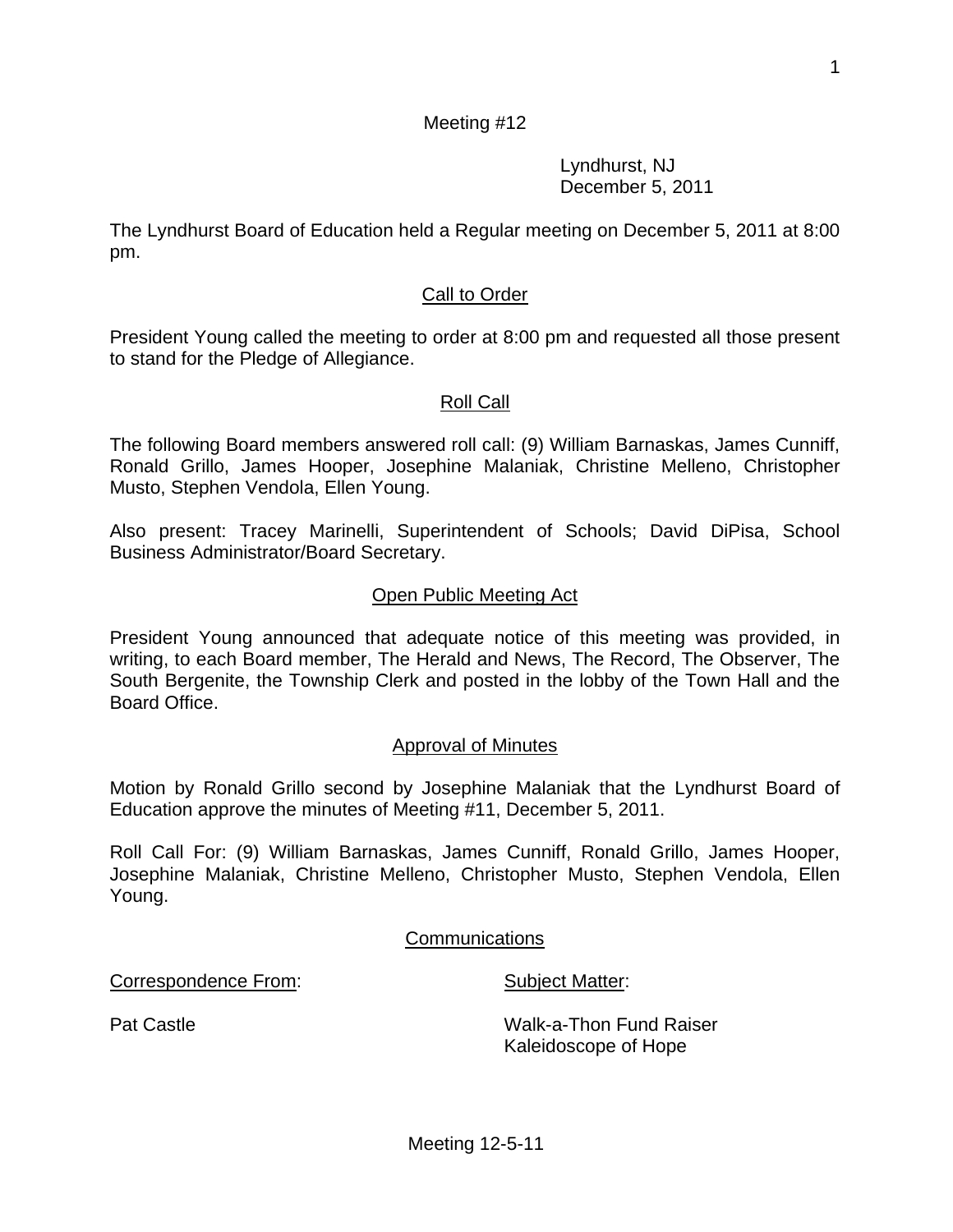### Finance Committee

Any Board member who takes exception to any of the following listed actions under the category of Finance may so indicate now and a separate motion for each of the excepted actions will be entertained.

Motion made by James Cunniff second by Ronald Grillo that the following Finance actions of the Board numbered 1 through 8 exception actions be adopted.

Roll Call For: (9) William Barnaskas, James Cunniff, Ronald Grillo, James Hooper, Josephine Malaniak, Christine Melleno, Christopher Musto, Stephen Vendola, Ellen Young.

- 1. BE IT RESOLVED, by the Lyndhurst Board of Education that it has received and accepts the financial reports of the Secretary and Treasurer of School Monies for the month ended November 30, 2011 and certifies that the reports indicate that no major account or fund is over-expended in violation of NJAC 6A:23-2.11(a) and that sufficient funds are available to meet the district's financial obligations for the remainder of the school year. A copy of the certification shall be included in the minutes.
- 2. BE IT RESOLVED, that the payroll for the month ended November 30, 2011 be and the same is hereby approved and ordered paid:

Payroll \$2,011,428.13

3. BE IT RESOLVED, that the attached list of supplies received and services rendered to the Board of Education of the Township of Lyndhurst, County of Bergen, for the month ended December 5, 2011 be and the same are hereby approved and ordered paid:

| Charter School (Fund 10)         |    | 7,870.00       |
|----------------------------------|----|----------------|
| <b>Current Expense (Fund 11)</b> |    | \$1,263,698.82 |
| Special Revenue (Fund 20)        |    | \$164,045.91   |
| Total                            |    | \$1,435,614.73 |
| <b>General Ledger</b>            | S. | 81,004.83      |

4. BE IT RESOLVED, that cafeteria services rendered to the Board of Education of the Township of Lyndhurst, County of Bergen, for the month of November 2011, be and the same are hereby approved and ordered paid:

Payroll/Payroll Taxes \$31,739.24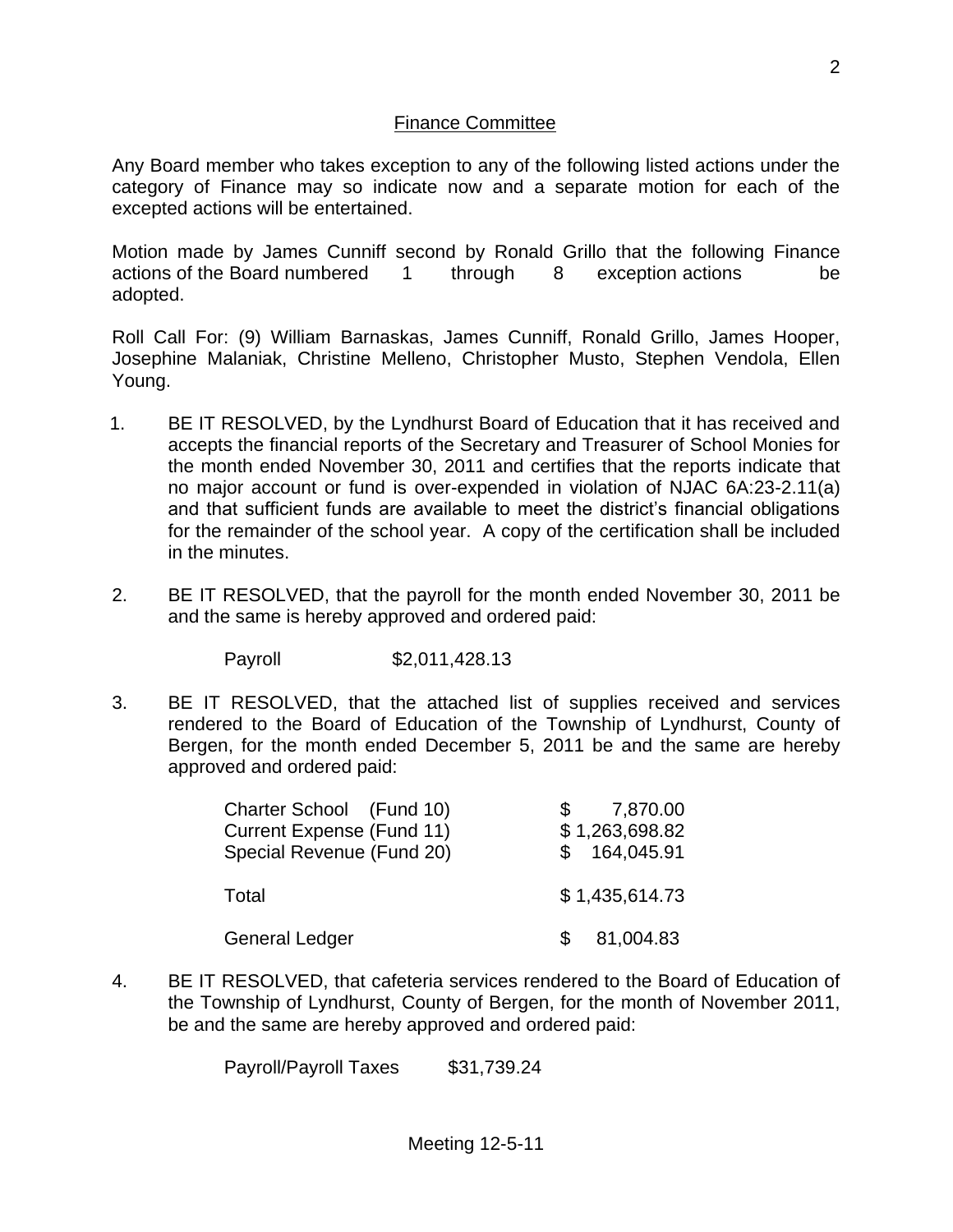- 5. BE IT RESOLVED, that the Lyndhurst Board of Education approve the attached transfers for the month of November 2011
- 6. BE IT RESOLVED, that the Lyndhurst Board of Education enter into a contract with Systems 3000 for the 2011-2012 school year for payroll and accounting. Copy of contract on file in the Board Office.
- 7. WHEREAS, the New Jersey Department of Transportation has funds available through the federal-aid Safe Routes to School Program to improve, enable and encourage children, including those with disabilities, to walk and bicycle to school as a more appealing transportation alternative, thereby encouraging a health and active lifestyle; and

WHEREAS, the Mayor and Commissioners of the Township of Lyndhurst are filing an application with the New Jersey Department of Transportation requesting grant funding for a Safe Routes to School project ; and

WHEREAS, the Lyndhurst Board of Education is in full support of this application because of the many safety, health and environmental benefits for our school children.

NOW, THEREFORE, BE IT RESOLVED BY THE LYNDHURST BOARD OF EDUCATION THAT:

- 1. The Lyndhurst Board of Education hereby endorses and supports the filing of a Safe Routes to School Program grant application by the Township of Lyndhurst.
- 2. The Lyndhurst Board of Education will cooperate and assist the Township of Lyndhurst with the implementation of its Safe Routes to School project.
- 8. BE IT RESOLVED, that the Lyndhurst Board of Education approve Proponent: Federal Credit Union as another certified credit union for Lyndhurst Board of Education for the 2011-2012 school year.

### Education & Curriculum Committee

Any Board member who takes exception to any of the following listed actions under the category of Education & Curriculum may so indicate now and a separate motion for each of the excepted actions will be entertained.

Motion made by Josephine Malaniak second by Ronald Grillo that the following Education & Curriculum actions of the Board numbered 1 through 2 exception actions be adopted.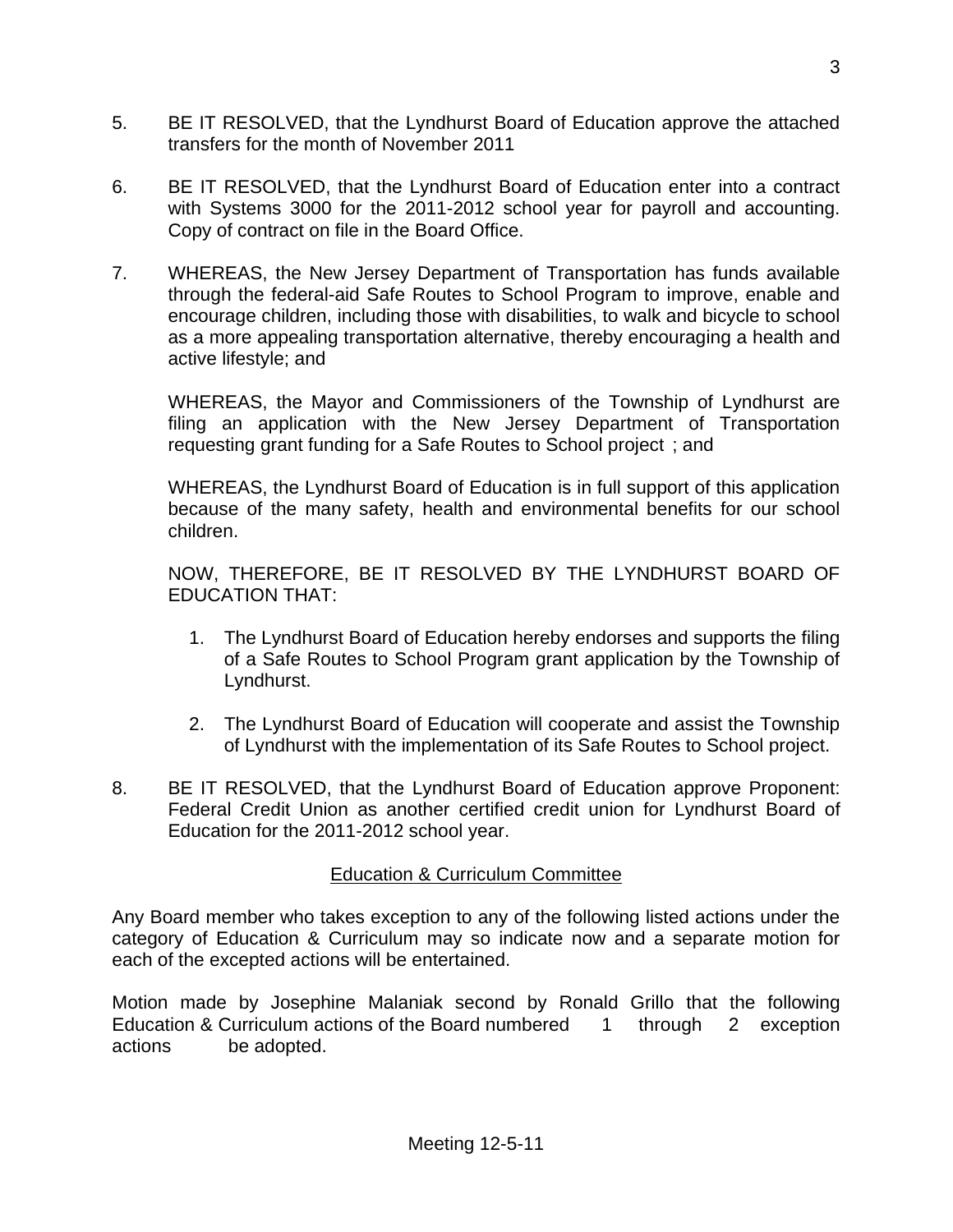Roll Call For: (9) William Barnaskas, James Cunniff, Ronald Grillo, James Hooper, Josephine Malaniak, Christine Melleno, Christopher Must, Stephen Vendola, Ellen Young.

- 1. BE IT RESOLVED, that the Lyndhurst Board of Education approve the attached list of pre-approved school field trips.
- 2. BE IT RESOLVED, that the Lyndhurst Board of Education approve the Revised Uniform State Memorandum of Agreement between the Lyndhurst Board of Education and the Lyndhurst Police Department for the 2011-2012 school year. A copy is on file in the Board Office.

# Facilities & District Planning Committee

Any Board member who takes exception to any of the following listed actions under the category of Facilities & District Planning may so indicate now and a separate motion for each of the excepted actions will be entertained.

Motion made by Ronald Grillo second by Christine Melleno that the following Facilities & District Planning actions of the Board numbered 1 through 1 exception actions be adopted.

Roll Call For: (9) William Barnaskas, James Cunniff, Ronald Grillo, James Hooper, Josephine Malaniak, Christine Melleno, Christopher Musto, Stephen Vendola, Ellen Young

1. WHEREAS, the Department of Education requires New Jersey School Districts to submit three-year maintenance plans documenting "required" maintenance activities for each of its public school facilities, and

WHEREAS, the required maintenance activities as listed in the attached document for the various school facilities of Lyndhurst Public Schools are consistent with these requirements, and

WHEREAS, all past and planned activities are reasonable to keep school facilities open and safe for use or in their original condition and to keep their system warranties valid,

NOW THEREFORE BE IT RESOLVED, that the Lyndhurst Public Schools hereby authorizes the school business administrator to submit the attached Comprehensive Maintenance Plan for Lyndhurst Public School in compliance with Department of Education requirements.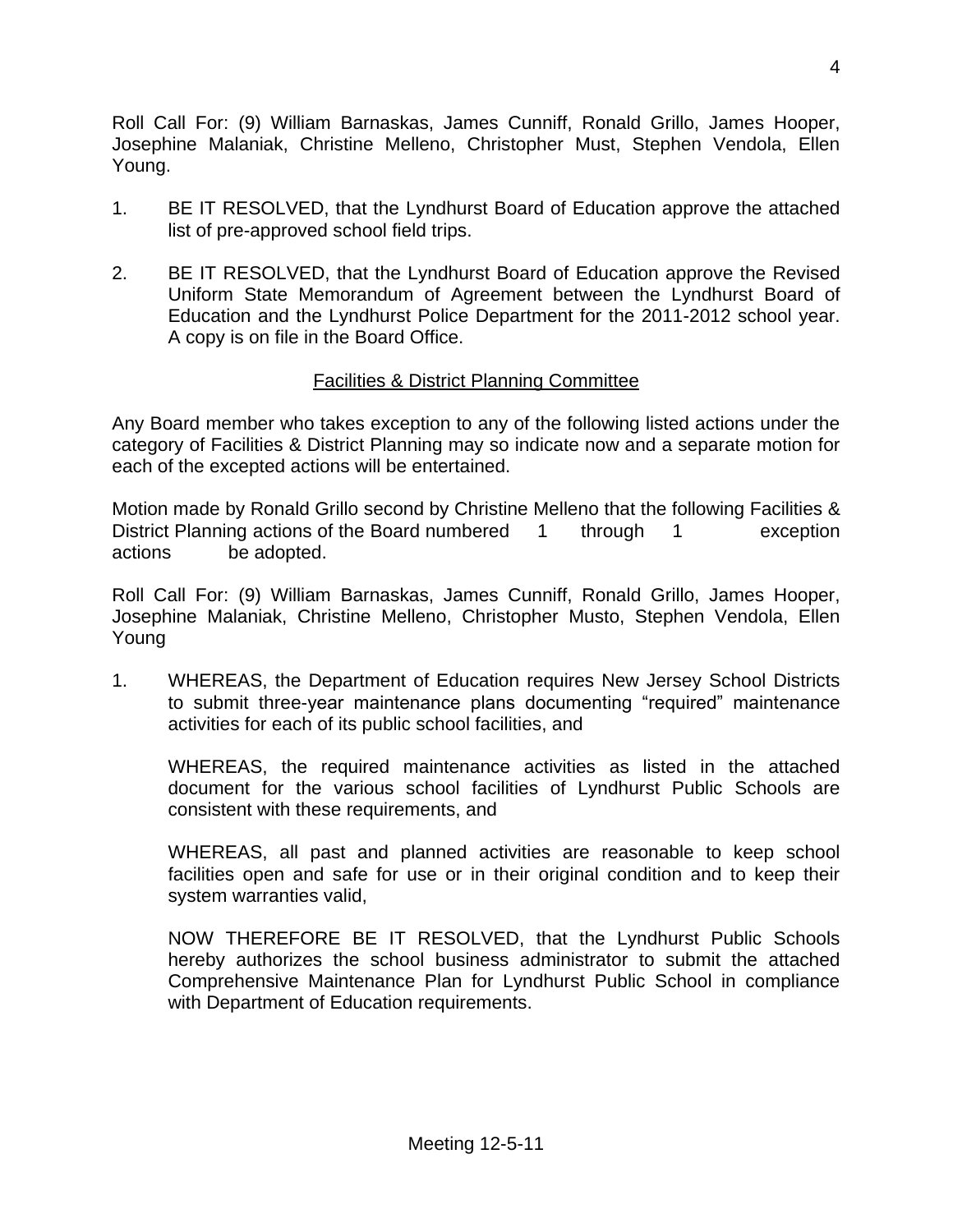### Rules & Regulations Committee

Any Board member who takes exception to any of the following listed actions under the category of Rules & Regulations may so indicate now and a separate motion for each of the excepted actions will be entertained.

Motion made by Stephen Vendola second by Ronald Grillo that the following Rules & Regulations actions of the Board numbered 1 through 2 exception actions be adopted.

Roll Call For: (9) William Barnaskas, James Cunniff, Ronald Grillo, James Hooper, Josephine Malaniak, Christine Melleno, Christopher Musto, Stephen Vendola, Ellen Young

1. BE IT RESOLVED, that the Lyndhurst Board of Education approve the following use of school facilities:

| <b>Organization</b>             | Place                               | Time, Date, Purpose                                                   |
|---------------------------------|-------------------------------------|-----------------------------------------------------------------------|
| <b>Washington School PTA</b>    | Washington<br>Gym                   | 6:00 pm-6:30 pm<br>12/12/11<br>Meeting                                |
| Lyndhurst Parks Dept.           | Lyndhurst HS Gym                    | 7:00 am-5:30 pm<br>11/26,27/11<br><b>Swim Meet</b>                    |
| Lyndhurst Parks Dept.           | Lyndhurst HS Gym                    | 7:00 am-4:00 pm<br>12/3/11<br><b>Swim Meet</b>                        |
| <b>Football Moms</b>            | <b>Lyndhurst HS</b><br>Cafeteria    | 4:30 pm-7:30 pm<br>11/18/11<br><b>Football Dinner</b>                 |
| Boys' Basketball                | Lyndhurst HS<br><b>Media Center</b> | 7:00 pm-9:00 pm<br>12/6/11<br><b>Gold Party</b><br><b>Fund Raiser</b> |
| 8 <sup>th</sup> Grade Committee | Lyndhurst HS<br>Auditorium          | 7:00 pm-8:00 pm<br>12/14/11<br><b>Fund Raiser</b>                     |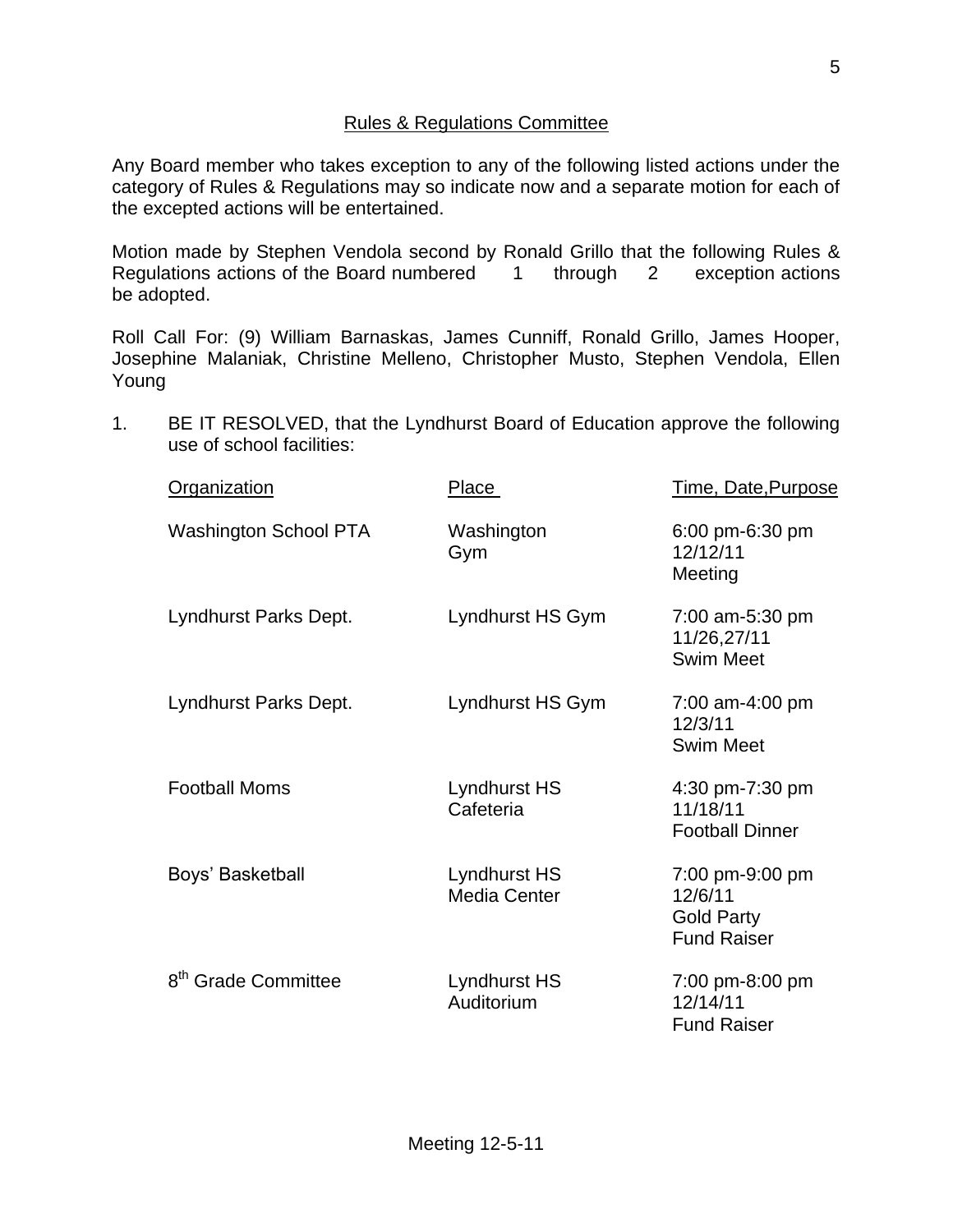Backstage Performing The Lyndhurst HS 5:00 pm-8:00 pm Arts Center Auditorium & 6/8/12

2 Classrooms Dance Rehearsal 12:00 pm-3:00 pm 6/9/12 Dance Recital

2. BE IT RESOLVED, that the Lyndhurst Board of Education approve its Standard Operating Procedures Manual, 2011-2012. Copy on file in the Board Office.

#### Student Activities & Recognition Committee

Any Board member who takes exception to any of the following listed actions under the category of Student Activities & Recognition may so indicate now and a separate motion for each of the excepted actions will be entertained.

Motion made by Christine Melleno second by Ronald Grillo that the following Student Activities & Recognition actions of the Board numbered 1 through 1 exception actions be adopted.

Roll Call For: (9) William Barnaskas, James Cunniff, Ronald Grillo, James Hooper, Josephine Malaniak, Christine Melleno, Christopher Musto, Stephen Vendola, Ellen Young

1. BE IT RESOLVED, that the Lyndhurst Board of Education approve home instruction for one (1) student subject to state approval.

### Personnel Committee

Any Board member who takes exception to any of the following listed actions under the category of Personnel may so indicate now and a separate motion for each of the excepted actions will be entertained.

Motion made by Christine Melleno second by Ronald Grillo that the following Personnel actions of the Board numbered 1 through 8 exception actions 9-13 be adopted.

Roll Call For: (9) William Barnaskas, James Cunniff, Ronald Grillo, James Hooper, Josephine Malaniak, Christine Melleno, Christopher Musto, Stephen Vendola, Ellen Young

1. BE IT RESOLVED, at the recommendation of Tracey L. Marinelli, Superintendent of Schools, that the Lyndhurst Board of Education appoint David DiPisa, AHERA Designated Person and Safety Officer for the 2011-12 school year, with no compensation.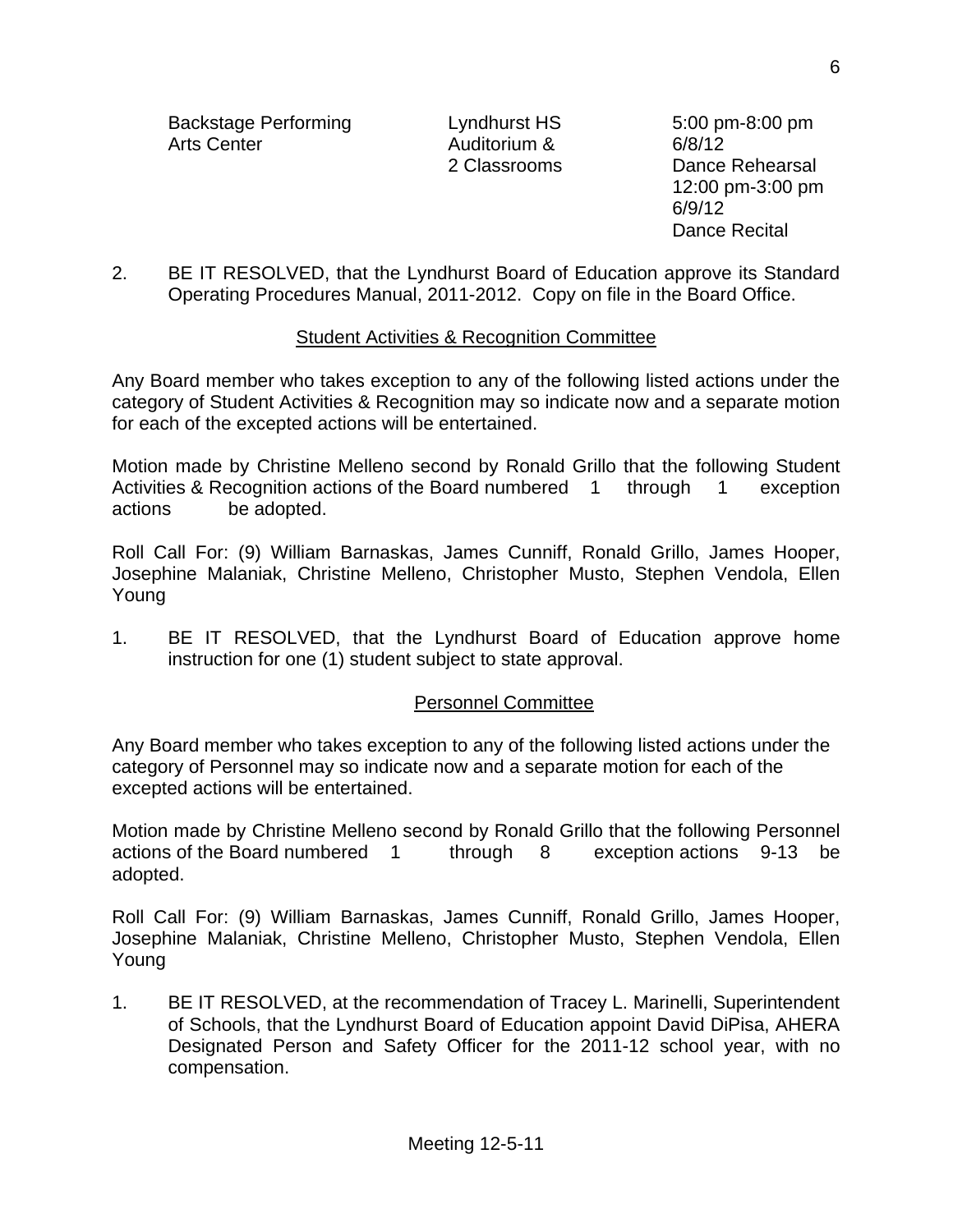- 2. BE IT RESOLVED, at the recommendation of Tracey L. Marinelli, Superintendent of Schools, that the Lyndhurst Board of Education grant Genevieve Kairys, Roosevelt School Teacher, Kindergarten, a Maternity Leave of Absence with the use of accumulated sick days from February 27, 2012 to February 29, 2012. Family Leave Act from March 1, 2012 to May 31, 2012. Return to work date, June 1, 2012.
- 3. BE IT RESOLVED, at the recommendation of Tracey L. Marinelli, Superintendent of Schools, that the Lyndhurst Board of Education grant Jaclyn Benedetto, Washington School, grade 5, a Maternity Leave of Absence with the use of accumulated sick days from November 17, 2011. Family Leave Act from December 1, 2011 to March 30, 2012. Return to work date April 2, 2012.
- 4. BE IT RESOLVED, at the recommendation of Tracey L. Marinelli, Superintendent of Schools, that the Lyndhurst Board of Education place the following employee on the proper step of the salary guide.

Blake Spence From:BA@\$50,915 To:BA+30@\$54,315 Effective February 1, 2012

5. BE IT RESOLVED, at the recommendation of Tracey L. Marinelli, Superintendent of Schools, that the Lyndhurst Board of Education grant the following employee tenure.

Joe Castagnetti, Sr. effective December 7, 2011

6. BE IT RESOLVED, at the recommendation of Tracey L. Marinelli, Superintendent of Schools, that the Lyndhurst Board of Education appoint the following for the 2011-12 school year.

| James Chwalyk         | Elem. Band Director              | \$1,972.00 |
|-----------------------|----------------------------------|------------|
| <b>Emily McDonald</b> | Elem. Chorus Advisor             | \$2,154.00 |
|                       | Maureen Colombo Asst. Swim Coach | \$5,488.00 |

7. BE IT RESOLVED, at the recommendation of Tracey L. Marinelli, Superintendent of Schools, that the Lyndhurst Board of Education approve the following Professional Development Opportunities.

| Kim Hykey | Coaching Clinic                                                |
|-----------|----------------------------------------------------------------|
| HS        | 3/1-3/12, Soccer Champions Coaching Clinic<br>approx. \$485.00 |

Frank Servideo Coaching Clinic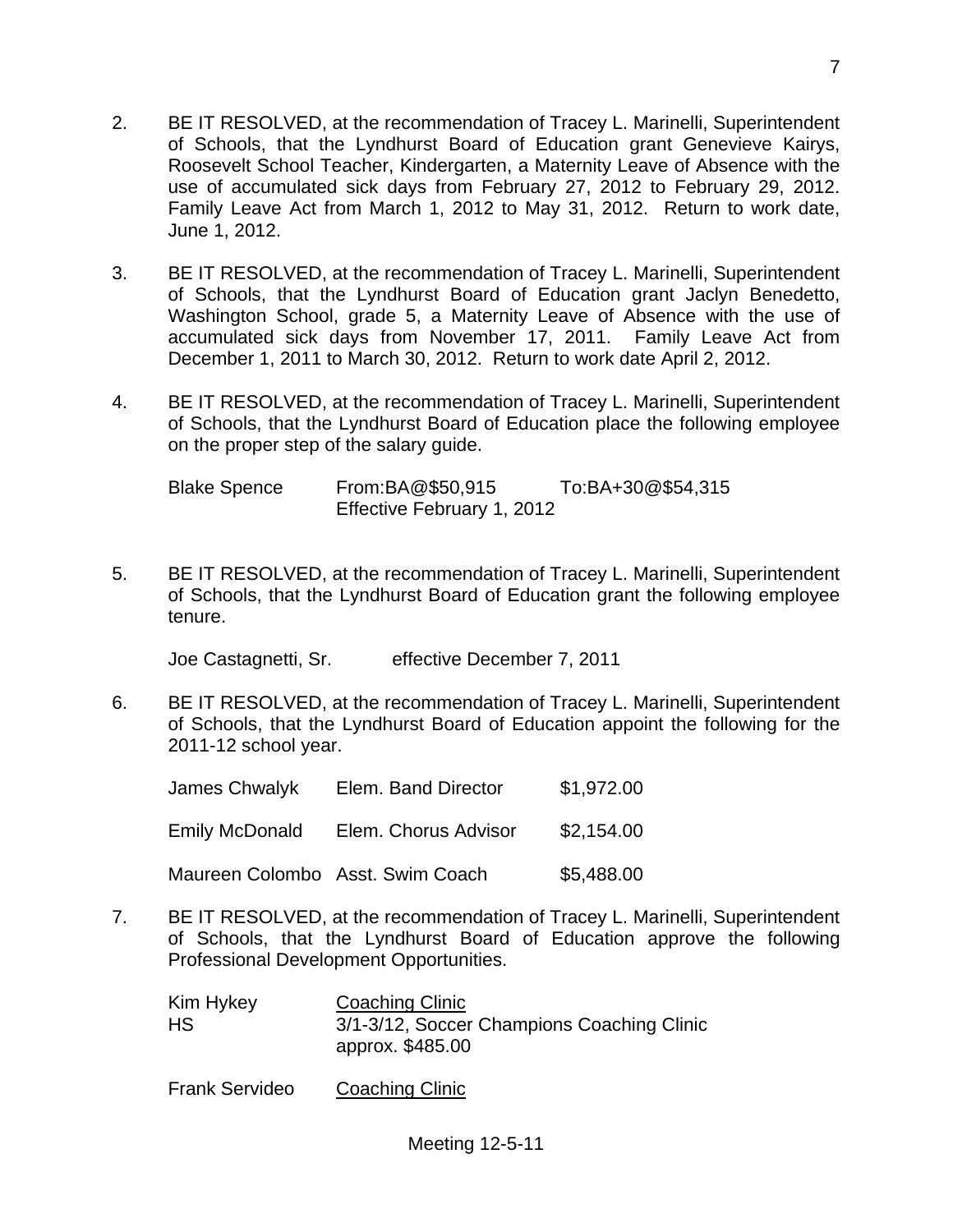| <b>Patrick Auteri</b> | NJSIAA Baseball Clinic                                                                      |
|-----------------------|---------------------------------------------------------------------------------------------|
| HS                    | approx. \$175.00 (for 2)                                                                    |
| Tom Shoebridge<br>HS  | <b>Coaching Clinic</b><br>12/14-16/11, US All-Star Track & Field Clinic<br>approx. \$319.44 |
| MaryAnn Brown         | 12/7/11, 2011 NJCFE 5 <sup>th</sup> Annual Fin'l Literacy                                   |
| <b>HS</b>             | approx. \$95.34                                                                             |
| Jennifer Fragale      | 12/1/11, Using the iPad to Support Sp. Ed. Students                                         |
| <b>JCS</b>            | approx. \$60.00                                                                             |
| Diane Jankowski       | 12/7/11, 2011 NJCFE 5 <sup>th</sup> Annual Fin'l Literacy                                   |
| НS                    | approx. \$60.00                                                                             |
| Sarah Smietana        | 12/12/11, SBJC Curriculum Committee                                                         |
| HS                    | approx. \$4.34                                                                              |

8. BE IT RESOLVED, at the recommendation of Tracey L. Marinelli, Superintendent of Schools, that the Lyndhurst Board of Education approve the following volunteer coaches for the 2011-12 school year, pending completion of criminal history background check.

Football Tom Gallo Jim Walker Pete Halbrook Hadem Gondour

Boys Soccer Ben Cardaci Tony Yallo

Girls Soccer Mehmet Guevner Anthony Olivieri Christine Caldwell

**Swimming** Maureen Colombo

Boys Basketball

Lou Baroody Eddy Tuero

Mike McTigue Rich Gress Jim Walker **David Carucci**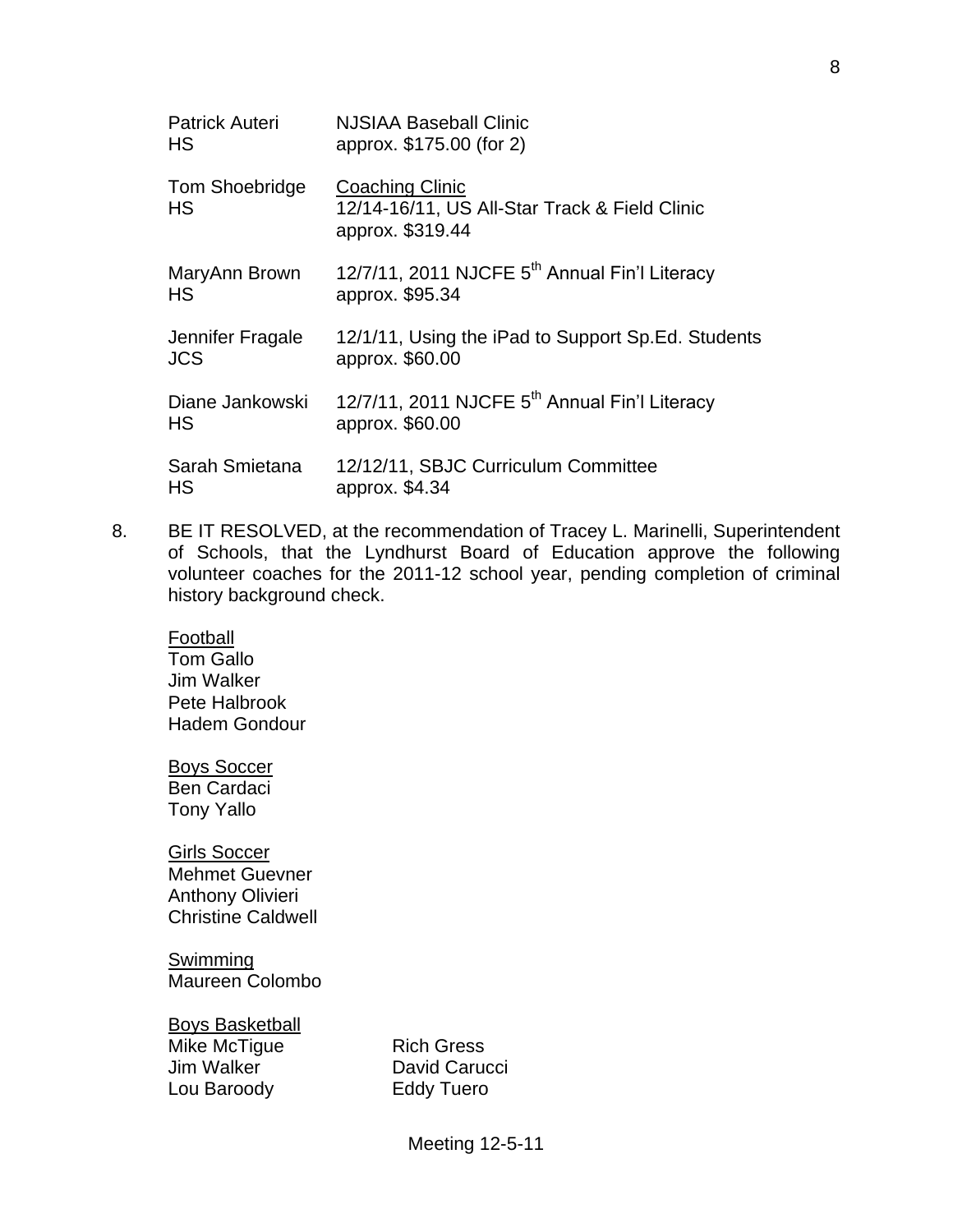Girls Basketball Peter Mosca

Rich Tuero

# Bowling

Andres Lopez James Day

**Wrestling** Don Pritzlaff, Sr. Mike Chiappa

**Cheering** Maria Smith Nicole Calandriello

Boys Track Jason DaCosta Alfrado Diaz Anthony Immediate

Girls Track Nivia DaSilva

**Softball** Steve Turowski Jim MacDonald

Baseball Jim Walker Perrin Mosca

- - - SEPARATE VOTE - - - - - - - - - - - - - - - - - - - - - - - - - - - - - - - - - - - - - - - - - - - - - - - Motion by Christine Melleno second by Ronald Grillo

9. BE IT RESOLVED, at the recommendation of Tracey L. Marinelli, Superintendent of Schools, that the Lyndhurst Board of Education approve the following for the 2011-12 school year. Employment will be provisional, subject to authorization approval pending completion of criminal history background check, and subject to submission of all required application documents.

JoAnn Friedman sub-secretary

effective April 1, 2012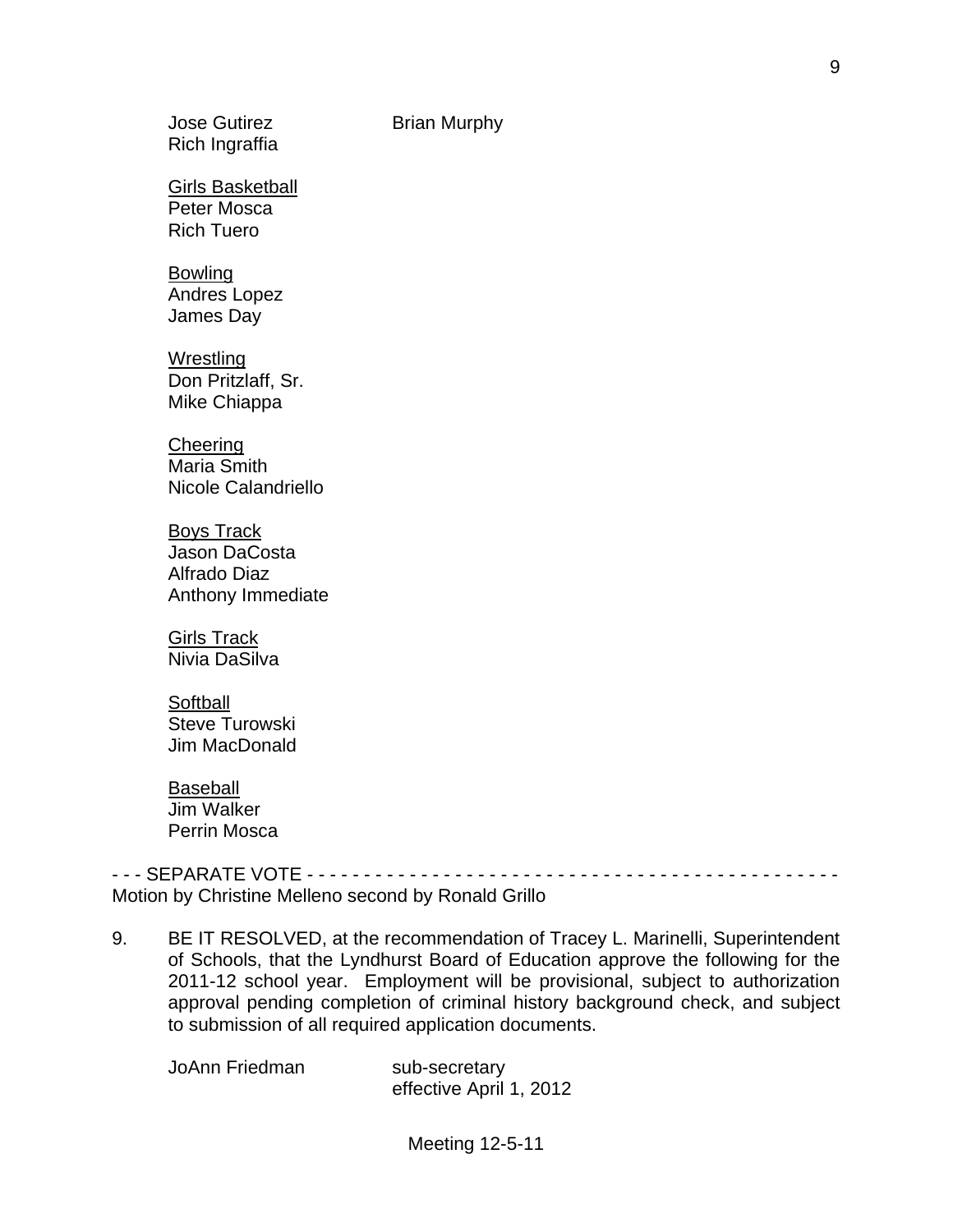### Sue Cunniff sub bus aide

Roll Call For: (8) William Barnaskas, Ronald Grillo, James Hooper, Josephine Malaniak, Christine Melleno, Christopher Musto, Stephen Vendola, Ellen Young. Abstain: James Cunniff

- - - SEPARATE VOTE - - - - - - - - - - - - - - - - - - - - - - - - - - - - - - - - - - - - - - - - - - - - - - - Motion by Christine Melleno second by Ronald Grillo

10. BE IT RESOLVED, at the recommendation of Tracey L. Marinelli, Superintendent of Schools, that the Lyndhurst Board of Education grant the following college students permission to complete their observation and practicum in the Lyndhurst Public Schools in order to fulfill their course requirements.

| Anjali Desai<br><b>Kean University</b>              | Junior Practicum, January 23-May 12, 2012<br>1 day per week-grades 6-8<br>Jefferson School |
|-----------------------------------------------------|--------------------------------------------------------------------------------------------|
| Lauren Jarvis<br><b>Caldwell College</b>            | Observation, 40 hours<br>January 30 - May 4, 2012<br>Washington School, grade 2            |
| <b>Burcu Kulaksiz</b><br><b>Caldwell College</b>    | Observation, 40 hours<br>January 30 - May 4, 2012<br>Jefferson School, Sp.Ed.              |
| Stephanie Bouhot<br><b>Bergen Community College</b> | Observation, 10 hours<br>November 28&30, 2011<br>Lincoln School, grade 2                   |

11. BE IT RESOLVED, at the recommendation of Tracey L. Marinelli, Superintendent of Schools, that the Lyndhurst Board of Education approve the attached list of substitute teachers for the 2011-12 school year. Employment will be provisional, subject to authorization approval pending completion of criminal history background check, and subject to submission of all required application documents.

Roll Call For: (9) William Barnaskas, James Cunniff, Ronald Grillo, James Hooper, Josephine Malaniak, Christine Melleno, Christopher Musto, Stephen Vendola, Ellen Young

- - - SEPARATE VOTE - - - - - - - - - - - - - - - - - - - - - - - - - - - - - - - - - - - - - - - - - - - - - - - Motion by Christine Melleno second by James Hooper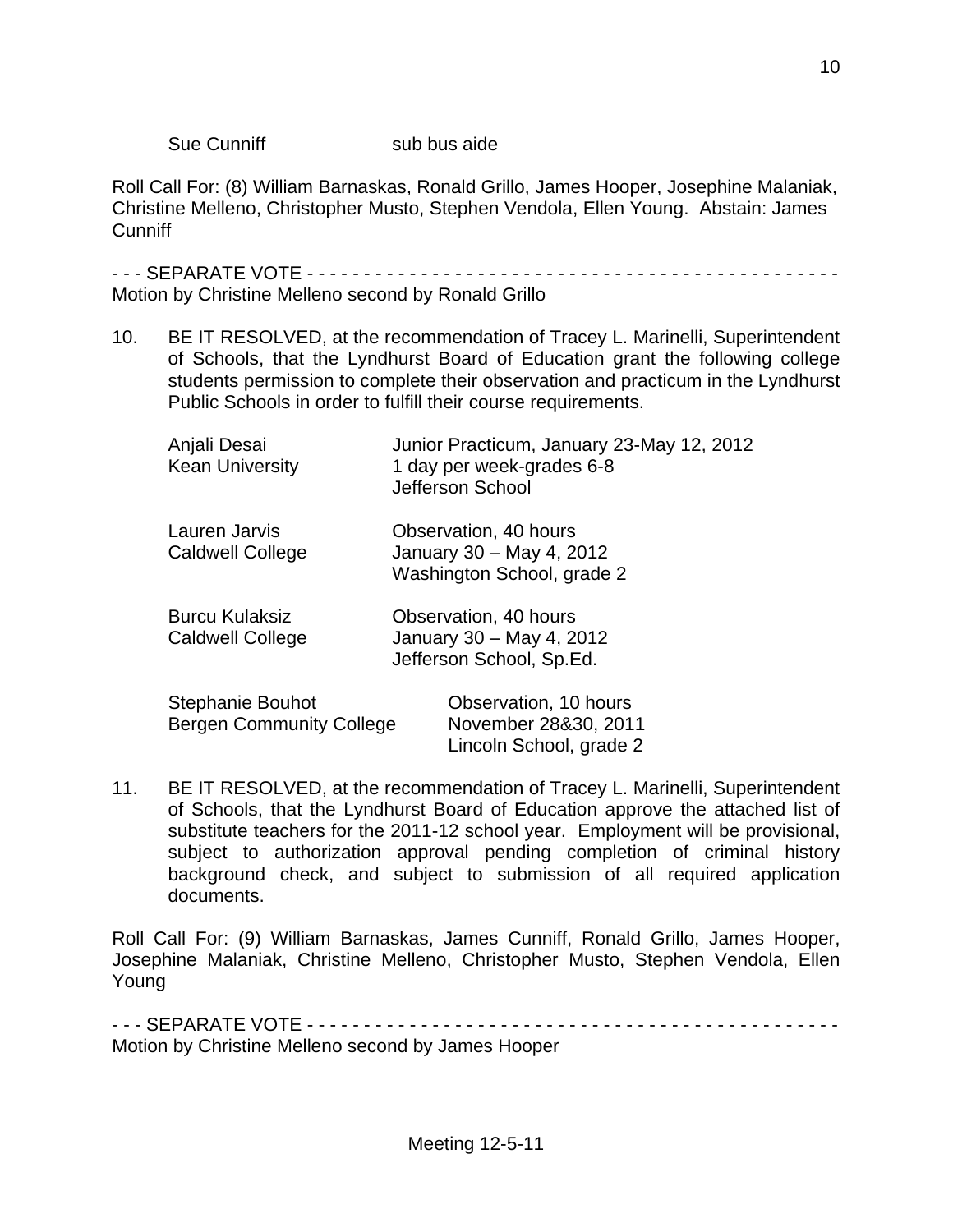12. BE IT RESOLVED, at the recommendation of Tracey L. Marinelli, Superintendent of Schools, that the Lyndhurst Board of Education appoint Mary Pitera, 12 Month Secretary (Payroll), effective December 19, 2011, at a salary of \$33,664.00, prorated. (2<sup>nd</sup> step) Employment will be provisional, subject to authorization approval pending completion of criminal history background check, and subject to submission of all required application documents.

Roll Call For: (9) William Barnaskas, James Cunniff, Ronald Grillo, James Hooper, Josephine Malaniak, Christine Melleno, Christopher Musto, Stephen Vendola, Ellen Young

- - - SEPARATE VOTE - - - - - - - - - - - - - - - - - - - - - - - - - - - - - - - - - - - - - - - - - - - - - - - Motion by Christine Melleno second by Ronald Grillo

13. RESOLUTION ACCEPTING JEFF PERRAPATO'S RESIGNATION FROM THE Lyndhurst Board of Education.

WHEREAS, Jeff Perrapato, through counsel, advised the Board that he will be submitting an irrevocable letter of resignation from his position as Technology Consultant with the Lyndhurst Board of Education, effective February 3, 2012; and,

WHEREAS, the Lyndhurst Board of Education wishes to accept said resignation and authorize execution of any and all future documents involving Mr. Perrapato's employment with the Lyndhurst Board of Education/Lyndhurst School District.

NOW, THEREFORE, BE IT RESOLVED by the Lyndhurst Board of Education that:

- (1) the irrevocable resignation of Jeff Perrapato as an employee of the Lyndhurst School District, effective February 3, 2012, is hereby accepted; and,
- (2) the Board President and Board Secretary/School Business Administrator are hereby authorized to execute any and all future documents, deemed acceptable by Labor Counsel, involving Mr. Perrapato's employment with the Lyndhurst Board of Education/Lyndhurst School District.

Roll Call For: (9) William Barnaskas, James Cunniff, Ronald Grillo, James Hooper, Josephine Malaniak, Christine Melleno, Christopher Musto, Stephen Vendola, Ellen Young

- - - SEPARATE VOTE - - - - - - - - - - - - - - - - - - - - - - - - - - - - - - - - - - - - - - - - - - - - - - -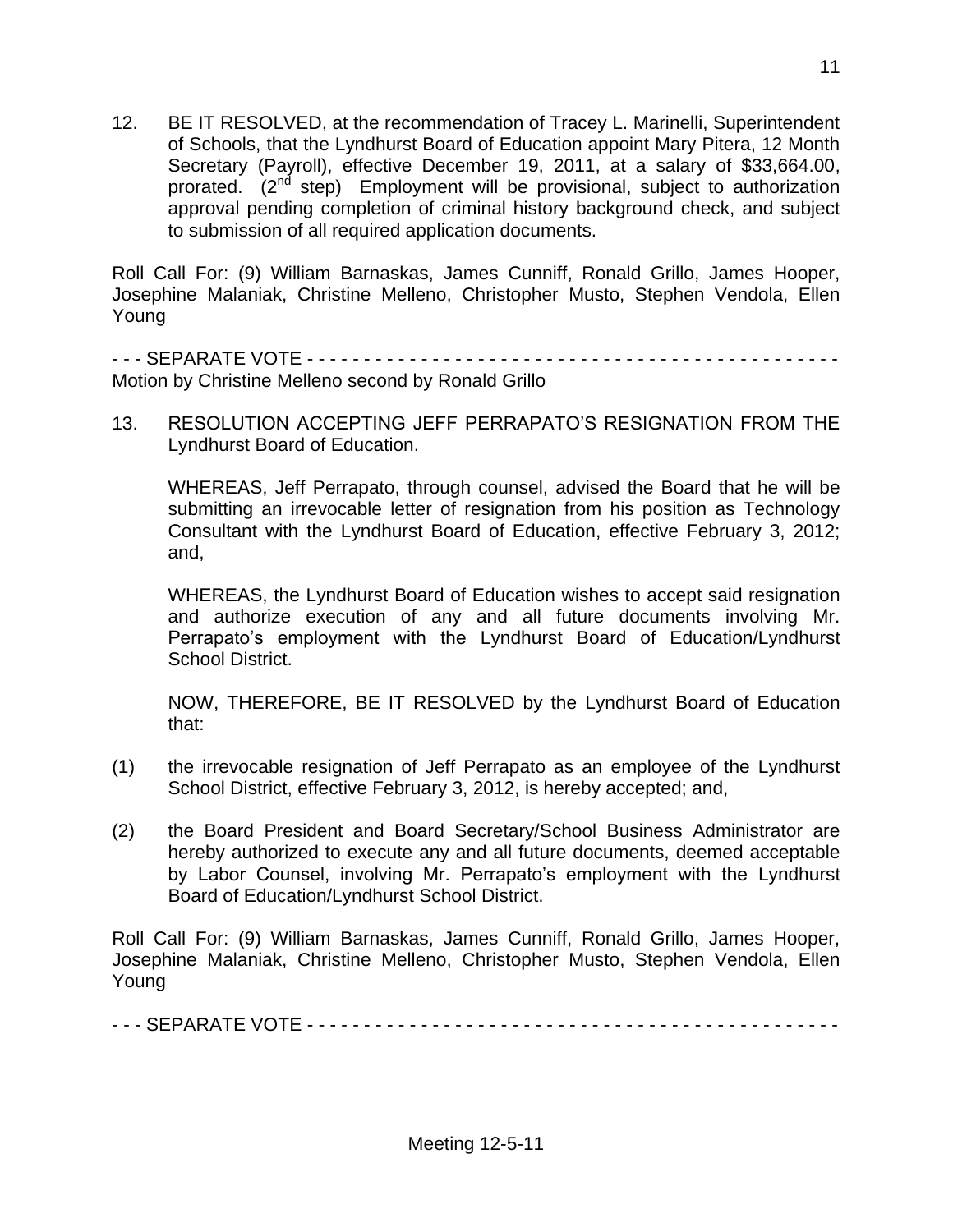### Unfinished Business

Mr. Musto inquired about video taping of Board meetings.

Mr. Grillo asked to look into if other school districts video tapes their meetings.

Mr. Cunniff requested that we utilize our district technology.

# New Business

Mr. Hooper congratulated the cast of "Snow Angels" for the fine job done. He also thanked Ms. Coppola and Ms. Ruiz for the excellent job they did with this play. He is looking forward to seeing the next school play "Guys and Dolls".

Mr. Cunniff spoke about the NJSBA Conference on November 13, 2011, school board CHBC.

Reported NJSBA talked about changing school board elections to November with a no budget vote.

Teaneck Charter School – if approved would require Teaneck BOE to put aside 20% of their budget for this school equaling approximately 15 million dollars.

Mr. Barnaskas stated that he will no longer be participating on the Legislative Committee and requested that James Cunniff be his substitute as the 36<sup>th</sup> District Representative.

Superintendent Tracey Marinelli spoke about the tenure reform that was taken away from board superintendents.

Ronald Grillo spoke about Teaneck having no choice. Catholic School had no choice. No child left behind.

# Superintendent's Report

Superintendent Tracey Marinelli announced that there are 12 students in attendance at Lincoln Tech Program.

Superintendent Marinelli announced that there would be an Education and Curriculum Committee meeting on January 4, 2012.

Superintendent Marinelli announced that 3 teachers scored 100% on the NJASK. Example – some students were not members of the class but their scores were part of the total score.

Superintendent Marinelli asked the principals to report to her the number of parents who participate at the various district presentations – Example: District Math Presentation.

Mr. Barnaskas asked the superintendent about website links.